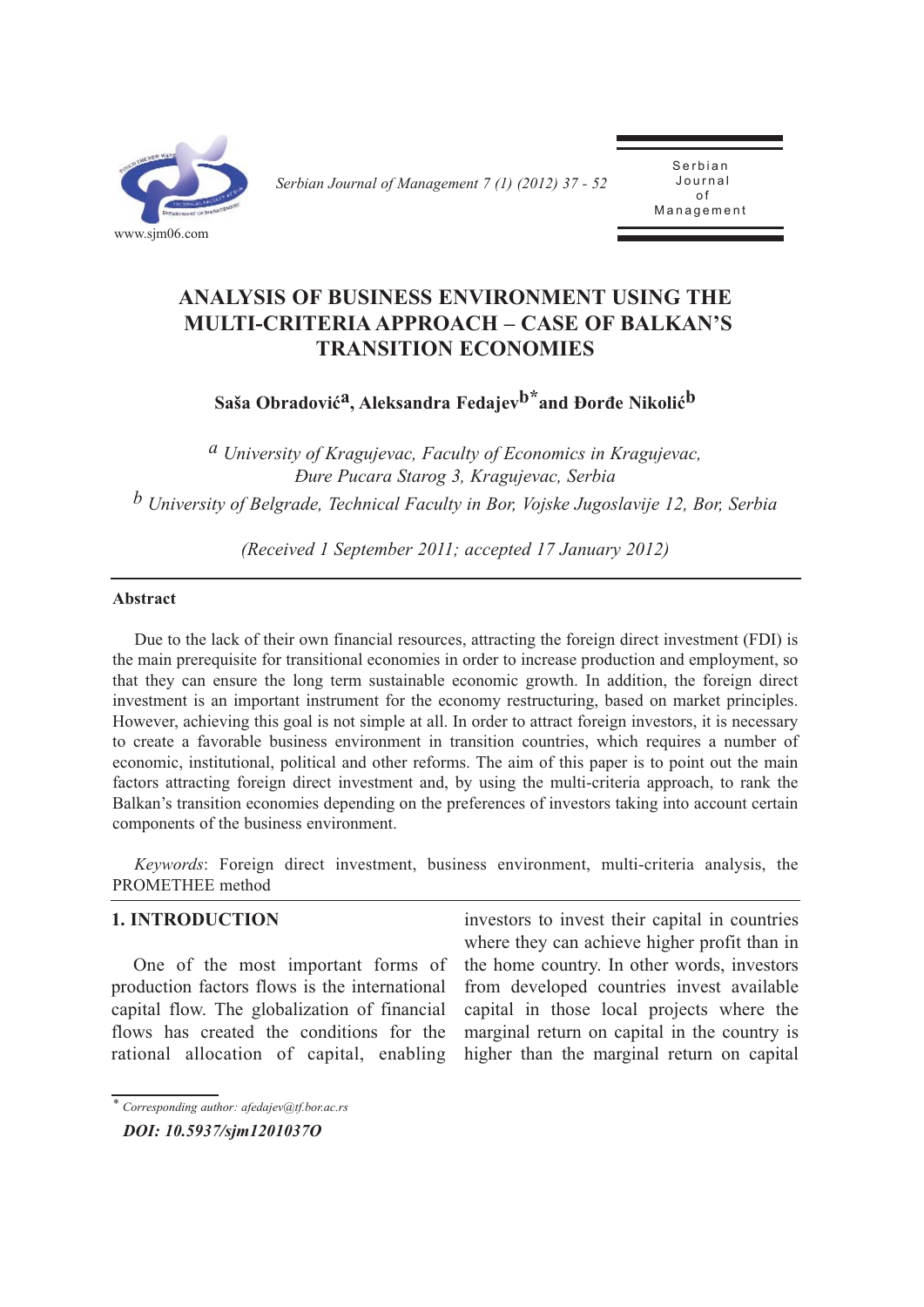invested in projects abroad. When realize all these projects, foreign investors continue seeking alternative investment opportunities across national borders.

On the other hand, the transition countries are forced to fund the missing accumulation from foreign sources, as they have the low level of Gross Domestic Product (GDP) per capita and, accordingly, the low national savings rate. In that sense, the foreign direct investment is the most convenient and cheapest source of financing the economic growth in transition countries, because these foreign investors do not bring only capital, but also modern technology and know-how as well.

The South Eastern European (SEE) countries have not completed the process of transition yet. All of them are at different distances from achieving this target, depending on when and how seriously they have understood the importance of this process. Until 1990s, they were beyond the international capital flows. I amely, given the character and ideology of the centrally planned system that existed in these countries, Foreign Direct Investment (FDI) was taken as the investor's claim from capitalist economies to exploit local labor, natural resources and mineral resources, transferring surplus value abroad. The attitude referring to the importance and effects of foreign direct investment, has been changed as soon as the existing economic system has shown many weaknesses and the transition of these economies to market economies has become inevitable.

For a long time, there was the feeling in these countries that foreign capital will certainly come, regardless the business environment characteristics. However, the elapsed time has shown that "a healthy foreign capital" flows in the countries that offer a higher profit rate and a lower level of risk (Beslać, 2006). In addition to achieving higher profits, as the main motive, foreign investors have a variety of other reasons for starting a business abroad, such as transferring their own technology, easy access to resources, access to new markets, expansion of production, overcoming the tariffs or other barriers. Achieving these goals is possible only if there are appropriate conditions for starting and conducting business activities in the given country or, in other words, if there is a favorable and stable business environment. Donor Committee for Enterprise Development (DCED) defines business environment as a complex of political, legal, institutional and regulatory conditions affecting business activities (Donor Committee for Enterprise Development, 2008). So containing many aspects, the business environment is a multidimensional phenomenon that has to be divided into components, in order to analyze their individual impact on the inflow of foreign direct investment.

In this sense, the aim of this paper is to identify the basic components of business environment, to quantify each of them and, on that basis, to rank the Balkan transition economies (net capital importers) depending on investor's preferences.

#### **2. LITERATURE REVIEW**

The allocation of FDI has arose the interest of many authors. The process of decision making on the allocation of capital itself has not been extensively analyzed, but the majority of papers were focused on the effects of FDI on the economic growth and development, the definition of the determinants of foreign direct investment,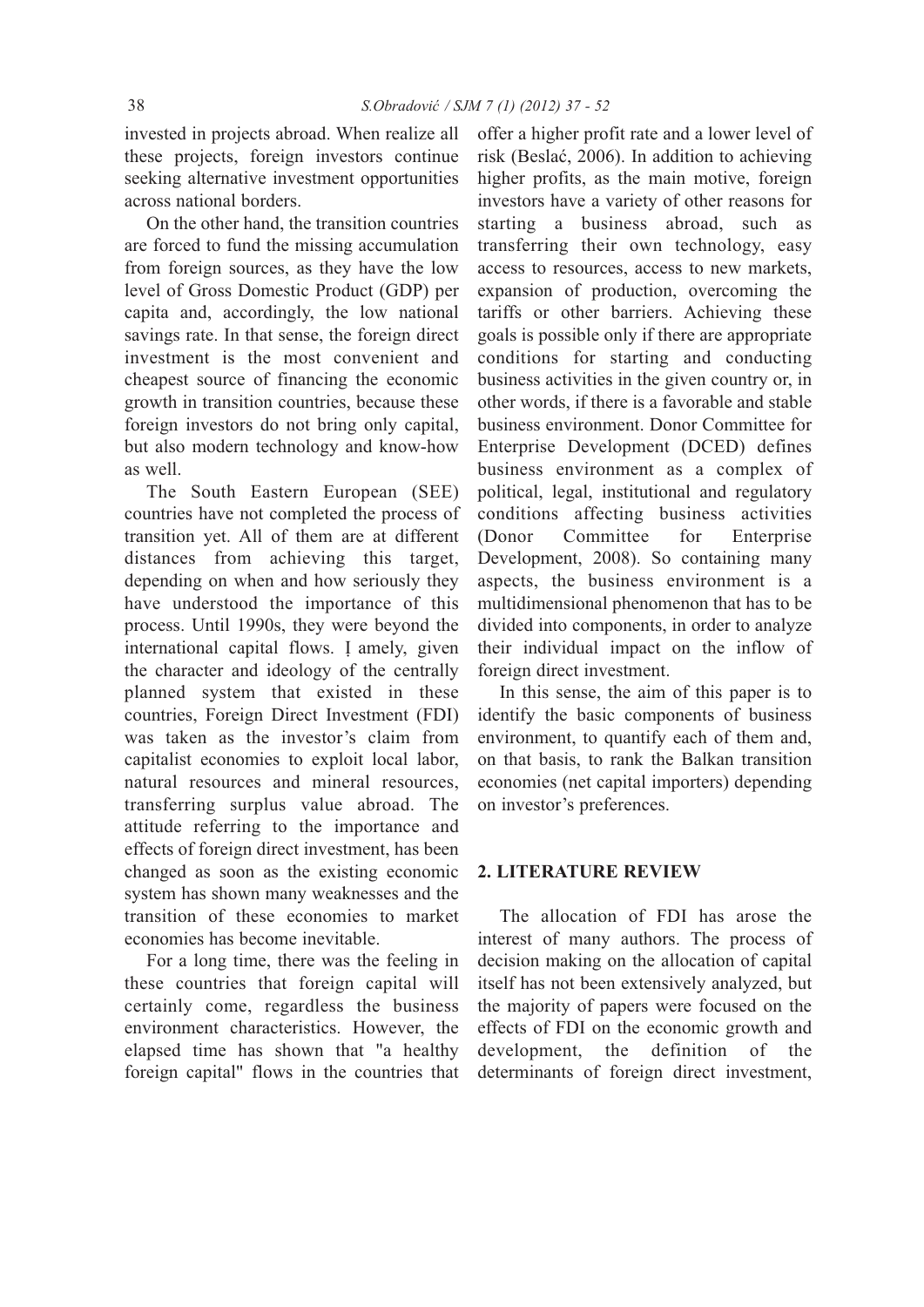the quantification of the importance of each of them and, on this basis, the prediction of future inflows of foreign capital.

Most authors of these papers come from countries in transition, the countries that attempt to increase the inflow of foreign direct investment by the business environment reform. Bevan and Estrin (Bevan & Estrin, 2004) stress the importance of prompt and efficient completion of the transition process and achieving the candidate status for EU membership. Buth and Milner (Buth & Milner, 2008), in turn, argue that, besides other conditions, the arrangement with the General Agreement on Tariffs and Trade (GATT) and World Trade Organization (WTO) as well as preferential trade arrangements significantly affect the inflow of FDI. In addition to the membership in international regional and trade organizations, there are many socio political factors that play an important role in the decision making process of potential investors. The most often discussed factors are the educational system, tax incentives, the level of privatization, political stability, trade and tax system reform, labor market characteristics, macroeconomic stability, market liberalization, legal framework, corruption, infrastructure development and many other variables (Trevino et al., 2008; Bevan & Estrin, 2004; Carstensen & Toubal, 2004; Birsan & Buiga, 2009). It can be concluded that authors from transition countries are primarily focused on the endogenous factors, trying to point out the importance of reforms to be implemented in order to attract as many foreign investors as possible.

Unlike to these papers, if we look at the factors of FDI from the point of view of the country of the recipient of capital, there are numerous studies that analyze factors

determining FDI from the perspective of investors. One of them is Tatoglu and Glaister study (Tatoglu & Glaister, 2010), based on the survey of 98 firms that have invested in Turkey. The analysis of the survey data point out that the most common motives for investment were the access to new markets and easy market entry. Similarly, the paper "Modeling Russian outward FDI" by Kalotay and Sulstarova (Kalotay & Sulstarova, 2010) indicates the investment motives of Russian investors and their change over time. I amely, during 1990, large private Russian companies opened branches abroad in order to protect business from the instability of the domestic market, while nowdays state-owned companies invest abroad in order to preserve the value chain of their products. In addition, they concluded that the major determinants, influencing decisions of Russian investors, were the market size and the availability of natural resources.

A large number of studies explore the motives of FDI in the regional framework. They are focused on analyzing the key determinants of foreign investment in given country, located on the territory of some region, where countries in that region have quite similar characteristics of business environment. In this sense, Rasciute and Pentecost (Rasciute & Pentecost, 2010) found that, in that case, the simultaneous effect of factors on firm, the industry and the country level determine decisions of investors. In such circumstances, foreign investors find out these countries to be perfect substitutes, and so that the synergy factors at all three levels affect the final decision making.

Hence, decisions about the location of FDI are based on a detailed analysis of numerous factors. The more factors are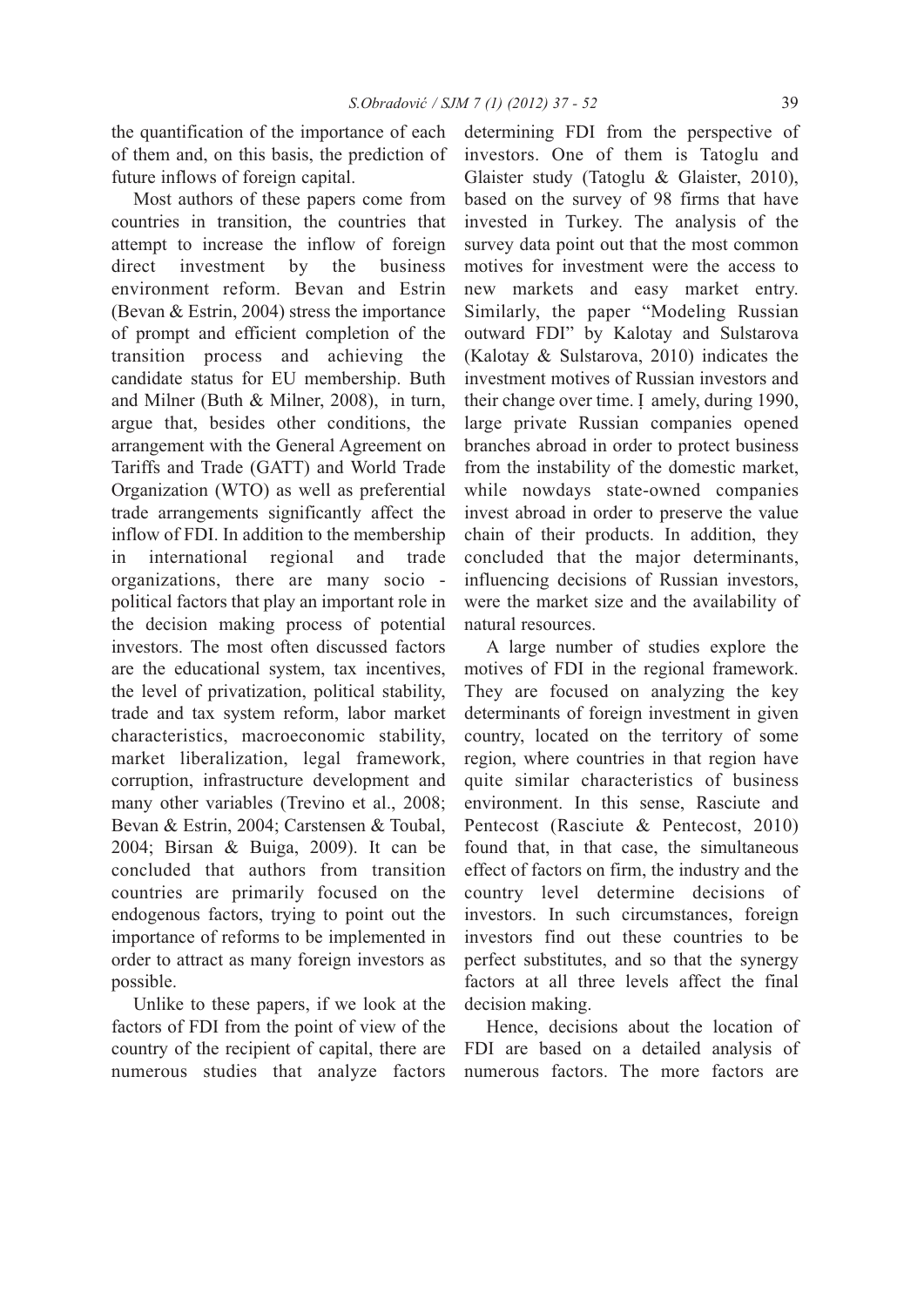| <b>CLASTER</b>                                                           | IIDICATORS WITHII CLASTERS                                                                                                                                                                                                                                                                                                                                     |  |  |  |  |
|--------------------------------------------------------------------------|----------------------------------------------------------------------------------------------------------------------------------------------------------------------------------------------------------------------------------------------------------------------------------------------------------------------------------------------------------------|--|--|--|--|
| 1. Level of<br>privatization                                             | (1) Small-scale privatization <sup>a</sup> ; (2) Large-scale privatization <sup>a</sup> ; (3) Enterprise<br>restructuring <sup>a</sup> ; (4) Private sector share of GDP <sup>b</sup> .                                                                                                                                                                        |  |  |  |  |
| 2. Efficiency and<br>size of good market                                 | (1) Price liberalization <sup>a</sup> ; (2) Trade & Forex system <sup>a</sup> ; (3) Competition Policy <sup>a</sup> ;<br>(4) Gross domestic product per capita based on purchasing-power-parity<br>$(PPP)^c$ ; (5) Population <sup>c</sup> .                                                                                                                   |  |  |  |  |
| 3. Development of<br>financial market                                    | (1) Banking reform $\&$ interest rate liberalization <sup>a</sup> ; (2) Securities markets $\&$ non-<br>bank financial institutions <sup>a</sup> ; (4) Strength of legal rights index <sup>d</sup> ; (5) Depth of<br>credit information index <sup>d</sup> ; (6) Public registry coverage <sup>d</sup> ; (7) Public registry<br>bureau coverage <sup>d</sup> . |  |  |  |  |
| 4. Infrastructure                                                        | (1) Overall infrastructure reform <sup>a</sup> ; (2) Telecommunications <sup>a</sup> ; (3) Railways <sup>a</sup> ;<br>(4) Electric power <sup>a</sup> ; (5) Roads <sup>a</sup> .                                                                                                                                                                               |  |  |  |  |
| 5. Macroeconomic<br>stability                                            | (1) Inflation <sup>c</sup> ; (2) Unemployment rate <sup>c</sup> ; (3) General government gross debt<br>$(\%$ of GDP) <sup>c</sup> .                                                                                                                                                                                                                            |  |  |  |  |
| 6. Starting a<br>business and<br>dealing with<br>construction<br>permits | (1) Procedures (number) <sup>d</sup> ; (2) Time (days) <sup>d</sup> ; (3) Cost (% of income per capita) <sup>d</sup> ;<br>(4) Paid-in Min. Capital (% of income per capita) <sup>d</sup> ; (5) Procedures (number) <sup>d</sup> ;<br>(7) Time $(days)^d$ ; (8) Cost (% of income per capita) <sup>d</sup> .                                                    |  |  |  |  |
| 7. Registering<br><b>Property</b>                                        | (1) Procedures (number) <sup>d</sup> ; (2) Time (days) <sup>d</sup> ; (3) Cost (% of property value) <sup>d</sup> .                                                                                                                                                                                                                                            |  |  |  |  |
| 8. Protecting<br>investors and<br>enforcing<br>contracts                 | (1) Extent of disclosure index <sup>d</sup> ; (2) Extent of director liability index <sup>d</sup> ; (3) Ease<br>of shareholder suits index <sup>d</sup> ; (4) Strength of investor protection index <sup>d</sup> ;<br>(5) Procedures (number) <sup>d</sup> ; (6) Time (days) <sup>d</sup> ; (7) Cost (% of claim) <sup>d</sup> .                               |  |  |  |  |
| 9. Paying taxes                                                          | (1) Payments (number per year) <sup>d</sup> ; (2) Time (hours per year) <sup>d</sup> ; (3) Total tax rate<br>$(\%$ profit) <sup>d</sup> .                                                                                                                                                                                                                      |  |  |  |  |
| 10. Trading across<br><b>borders</b>                                     | (1) Documents to export (number) <sup>d</sup> ; (2) Time to export (days) <sup>d</sup> ; (3) Cost to<br>export (US\$ per container) <sup>d</sup> ; (4) Documents to import (number) <sup>d</sup> ; (5) Time to<br>import $(days)^d$ ; (6) Cost to import (US\$ per container) <sup>d</sup> .                                                                   |  |  |  |  |
| 11. Closing a<br>business                                                | (1) Recovery rate (cents on the dollar) <sup>d</sup> ; (2) Time (years) <sup>d</sup> ; (3) Cost<br>$(\%$ of estate) <sup>d</sup> .                                                                                                                                                                                                                             |  |  |  |  |
| 12. Governance<br><i>indicators</i>                                      | (1) Voice and accountability <sup>e</sup> ; (2) Political stability <sup>e</sup> ; (3) Government<br>effectiveness <sup>e</sup> ; (4) Regulatory Quality <sup>e</sup> ; (5) Rule of Law <sup>e</sup> ; (6) Control of<br>Corruption <sup>e</sup> .                                                                                                             |  |  |  |  |
| 13. Labor market                                                         | (1) Restrictive labor regulations <sup>f</sup> ; (2) Inadequately educated workforce <sup>f</sup> ;<br>$(3)$ Poor ethic in national labor force <sup>f</sup> .                                                                                                                                                                                                 |  |  |  |  |

*Table 1. Business environment factors*

a) EBRD (European Bank for Reconstruction and Development) - Economic data, Transition Indicators by country (Data base). Report data from 2006 to 2010.

b) EBRD (European Bank for Reconstruction and Development) – Transition report, 2006; 2007; 2008; 2009; 2010.

c) IMF (International Monetary Fond) – World Economic Outlook Database, April 2011. Report data by the countries from 2006 to 2010.

d) World Bank – Doing business data base. Report data by the countries from 2006 to 2010.

e) World Bank – Worldwide Government Indicators, Report data by the countries from 2006 to 2010.

f) Schwab et al. (2008; 2009; 2010)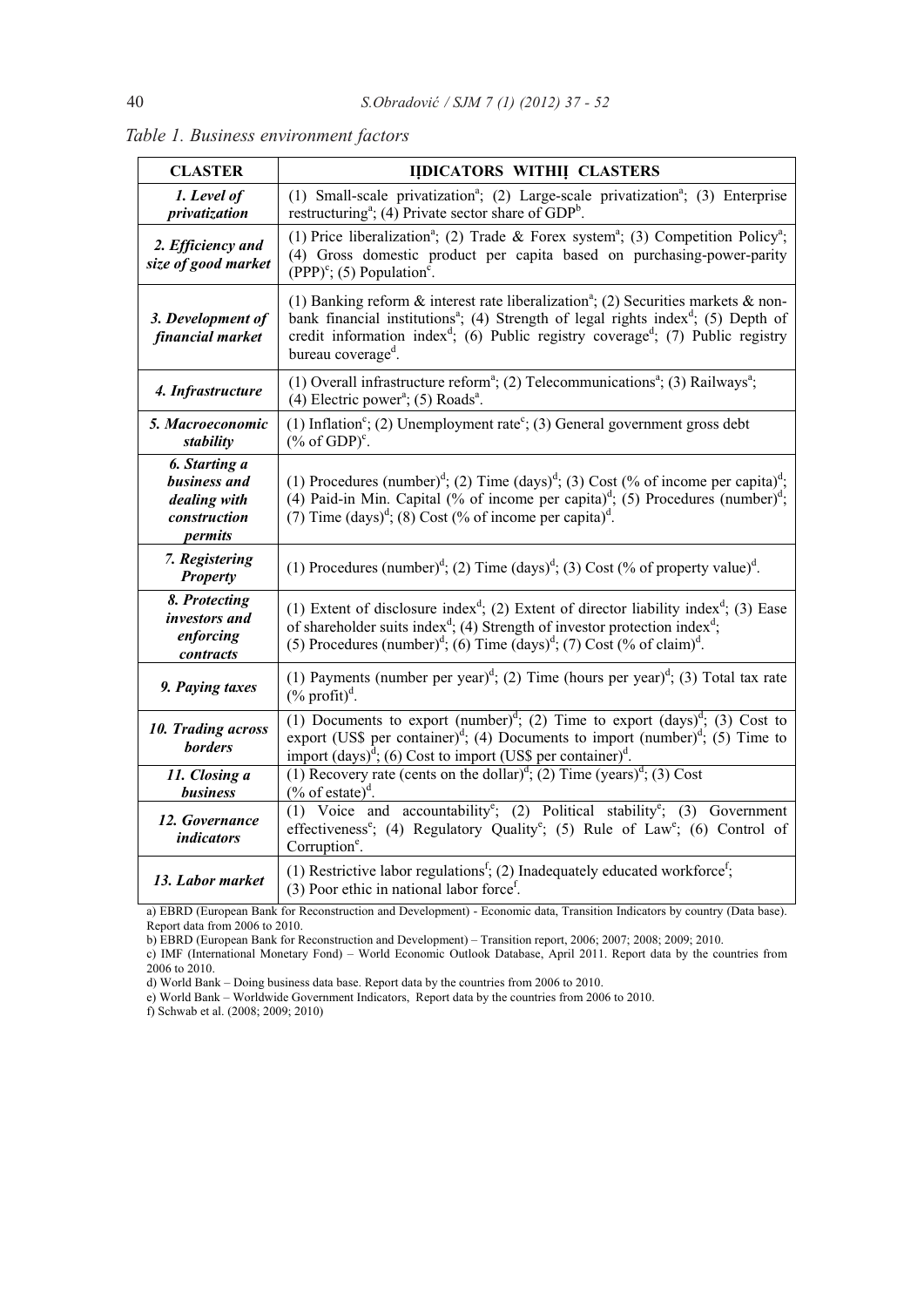included in the analysis, the more reasonable decision will be. But, the inclusion of a large number of factors complicates the analysis. The contribution of this paper lies in the fact that the applied methodology makes it possible to overcome this restriction and facilitate the decision-making process.

### **3. DATASET**

The 61 determinants of the business environment are grouped into 13 clusters consisting of a number of indicators that, taken together, indicate the status of a given cluster. Data about these indicators represent their average values in each country in the period from 2006 to 2010. Table 1 shows the observed clusters, the indicators within them and their data sources.

Indicators within the cluster "closing business" are scaled, taking into consideration the fact that none of the observed indicators for Albania is precisely defined by the law so the in the Doing Business database, instead of proper numerical indicators, there stands the adequate descriptive information for these indicators - that there is no practice. This can be considered as the worst case, so indicators for this country take the greatest value  $-6$ , and other indicators take values of 1-5 depending on the category of defined intervals, given in Table 2, which contains the average value of a given indicator.

#### **4. METHODOLOGY**

The decision making in case of solving economic problems often is multi-criteria. So, it should be borne in mind that all decision-makers do not evaluate criterions in the same way, or, in other words, they assign them different sets of weights and thus, they form the objective function according to their own preferences. The presence of various criteria means that decisions have been made in conflict conditions and that it is necessary to use more flexible techniques than the strictly mathematical techniques related to the simple optimization (Srdjevic, 2002).

In recent years, it has been developed a large number of methods for decision support in order to facilitate finding out the best compromise solution. One of them is certainly the PROMETHEE method developed by Jean-Pierre Brans and Bertrand Mareschal. This is one of the newest methods in multi-criteria analysis, and is known as one of the most effective and the simplest in this field. The advantages of this method lie in the way of structuring the problem, in the amount of data that can be processed, the possibility of quantifying

|       | <b>Interval</b>                                        |             |                    |  |  |  |
|-------|--------------------------------------------------------|-------------|--------------------|--|--|--|
| Value | Recovery rate (cents on<br>Time (years)<br>the dollar) |             | Cost (% of estate) |  |  |  |
|       | $0 - 9$                                                | $0 - 0.8$   | $0 - 6$            |  |  |  |
|       | $10 - 18$                                              | $0.9 - 1.6$ | $7 - 12$           |  |  |  |
|       | $19 - 27$                                              | $1.7 - 2.4$ | $13 - 18$          |  |  |  |
|       | $28 - 36$                                              | $2.5 - 3.2$ | $19 - 24$          |  |  |  |
|       | $37 - 45$                                              | $3.3 - 4.0$ | $25 - 30$          |  |  |  |
|       | no practice                                            | no practice | no practice        |  |  |  |

*Table 2. Scaling the data for cluster "closing business"*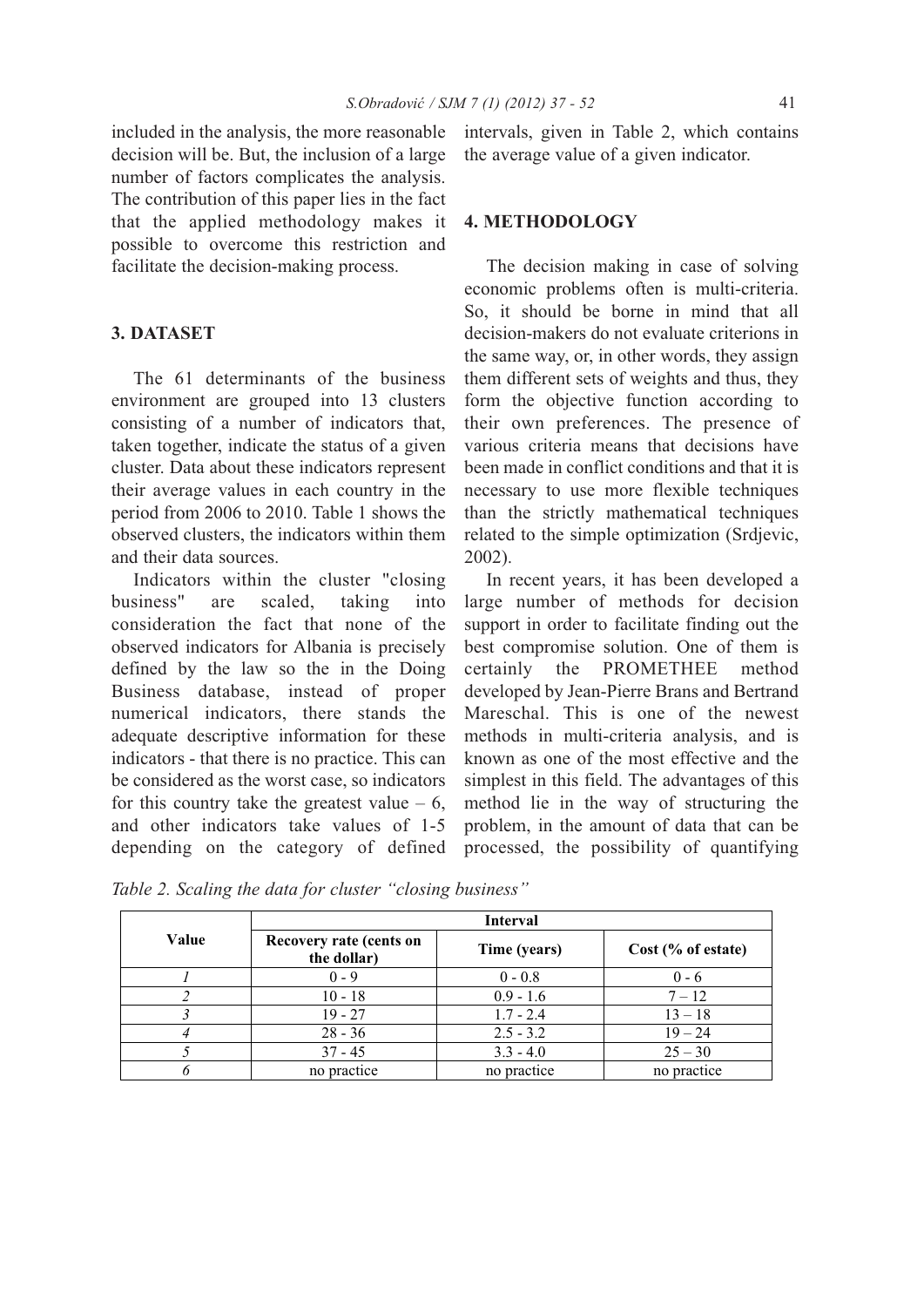qualitative data, good software support and presentation of results (Macharis 2004; I ikolić et al, 2009).

The usage of this method requires defining the appropriate preference function and assigning the weight criteria to each input variable. In the PROMETHEE method it is possible to choose one out of six forms of the preference function (Usual, U-shape; V-shape; Level, Linear, Gaussian) where each form could be described with two thresholds (Q and P). The indifference threshold (Q) represents the largest deviation which the decision-maker considers not to be important, while the preference threshold (P) represents the smallest deviation that is considered to be crucial for the decision making. The P value should not be smaller than Q. The Gaussian threshold (s) is representing the average value of P and Q thresholds (Brans,1982; Brans et al., 1984; Brans and Vincke, 1985; Herngren et al., 2006; Vego et al., 2008).

Along with the development of deciding theory and increasing application of computers in all areas of business, there has been developed software that can significantly help decision-makers. The particularly user-friendly software, called Decision Lab, has been developed in collaboration with the Canadian company Visual Decision to assist all sorts of decisionmakers. This software treats matrices similar to that of Table 3, where a1 , a2 ,…ai ,…an are n potential alternatives and f1 , f2 , … fj , … fk are k evaluation criteria. Each evaluation fj(ai) must be a real number (Brans and Mareschal).

*Table 3. The multi-criteria problem set as a matrix*

|                | $f_1(.) f_2(.) \dots  f_j(.) \dots  f_k(.)$ |  |  |  |  |
|----------------|---------------------------------------------|--|--|--|--|
|                |                                             |  |  |  |  |
| $a_1$<br>$a_2$ |                                             |  |  |  |  |
| .              |                                             |  |  |  |  |
| $a_i$          | $f_i(a_i)$                                  |  |  |  |  |
| .              |                                             |  |  |  |  |
| $a_n$          |                                             |  |  |  |  |
|                |                                             |  |  |  |  |

Each of n alternatives is characterized by k criteria, which are chosen depending on the observed problem and the factors influencing the final decision. Criteria differ among themselves, first of all, by the unit of measure and whether this criterion should be maximized or minimized. However, the application of this method eliminates the effects of these differences by means of calculating a single indicator by which the alternatives are ranked - the net flow of preferences  $(\varphi)$ . I amely, the PROMETHEE method calculates the positive (input) and negative (output) flow of preferences, and on that basis, it is possible to calculate the net flow of preferences as a synthetic indicator of the desirability of an alternative. The positive flow of preference  $(\varphi +)$  is expressing how much a certain alternative dominates compared to other alternatives, so if the value is larger ( $\varphi$ +  $\rightarrow$  1), the alternative is more important. The negative flow of preference (φ-) is expressing how much a certain alternative is preferred by the other alternatives and the alternative is more important if the value of a negative flow is smaller ( $\varphi \rightarrow 0$ ) (Brans and Mareschal, 1994; Albadvi et al., 2007; Anand and Kodali, 2008). In order to calculate these flows, it should be assigned the appropriate weights to each criterion, depending on the preferences of decision makers.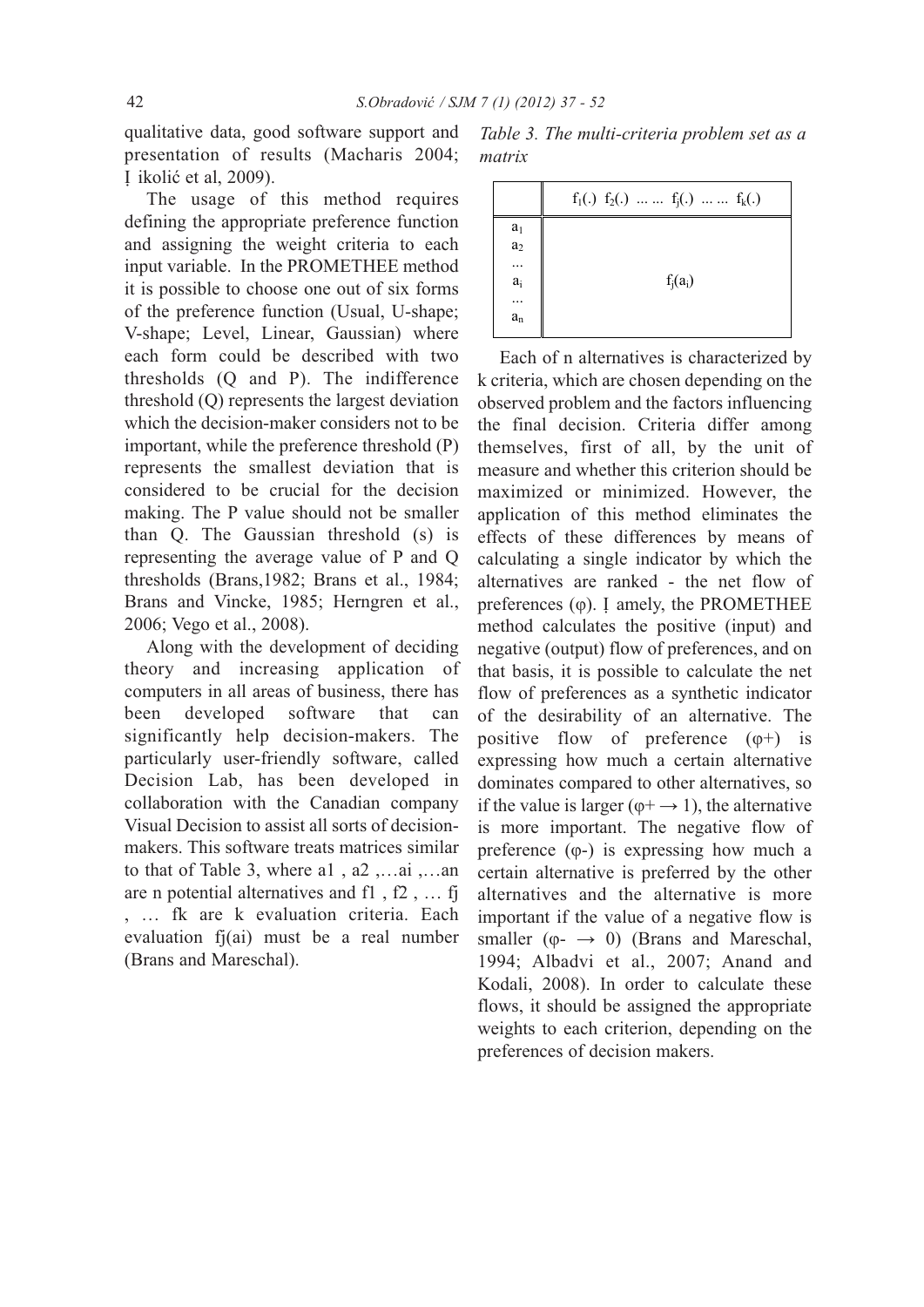## **5. RESULTS AND DISCUSSION**

Decision Lab is a sophisticated application of the PROMETHEE method. It contains numerous practical accessories that, primarily, provide a full insight into the characteristics of each of the alternatives and the ranking of observed alternatives. To obtain this, it is necessary to assign the preference and indifference threshold and to define whose indicators should be maximized and whose should be minimized. All indicators, except for those from the cluster "closing a business," were awarded a linear function as that these are quantitative data. A threshold of preference is 30% and the threshold of indifference is 5%. Considering the fact that indicators from cluster "closing business" are scale-out data, then as the preference function for this indicators is taken function Level, the threshold of preference is 10% and the threshold of indifference is 15%. Also, it should be emphasized that the indicators in direct proportion to FDI inflow are maximized and others, in inversion proportion to FDI inflow, are minimized.

### **5.1. Profiles of countries**

Since the Decision Lab provides an insight into the characteristics of each alternative (based on the appropriate graphics), and that, in this case, the alternatives are the observed countries as potential destinations of FDI, with the assistance of this software, it is possible to analyze the characteristics of business environment of each country or, in other words, to create their profiles. In that way, before considering the given scenarios, there should be created a vision of the macroenvironment in these economies, which

### would be a starting point for further analysis.

In *Albania* there are many negative aspects of the business environment. The biggest restriction for Albania is the segment that refers to the "closing business" due to the lack of an effective bankruptcy law, that is its weak and selective implementation (European bank for reconstruction and development, 2009). In addition to "closing business", the negative aspect of the business climate in Albania is the policy of the government. Sources of political uncertainty are reflected in the arbitrary change of the regulations (which in some cases are in conflict with other regulations), then, the lack of sanctions for non-compliance, as well as frequent changes of officials who are generally not familiar with current regulations (World bank, 2010). The only cluster all indicators are positive, is the "registering property". The reason for this is that the courts in Albania are not included in the ownership registration. This implies lower number of procedures and therefore less cost and time needed to register the property.

Similar to Albania, *Bosnia and Herzegovina* has more restrictions than advantages compared to other countries. Especially negative aspects are the insufficient level of privatization, the small and inefficient goods market, the complicated and expensive procedure of registration of ownership and the ineffective government policies. The specific political and constitutional system is a key obstacle for the implementation of necessary reforms. For this reason, in the past few years there has been made insufficient progress in the privatization process. In addition, such situation in the country has influenced the state in goods market. I amely, the market competition was reduced because of the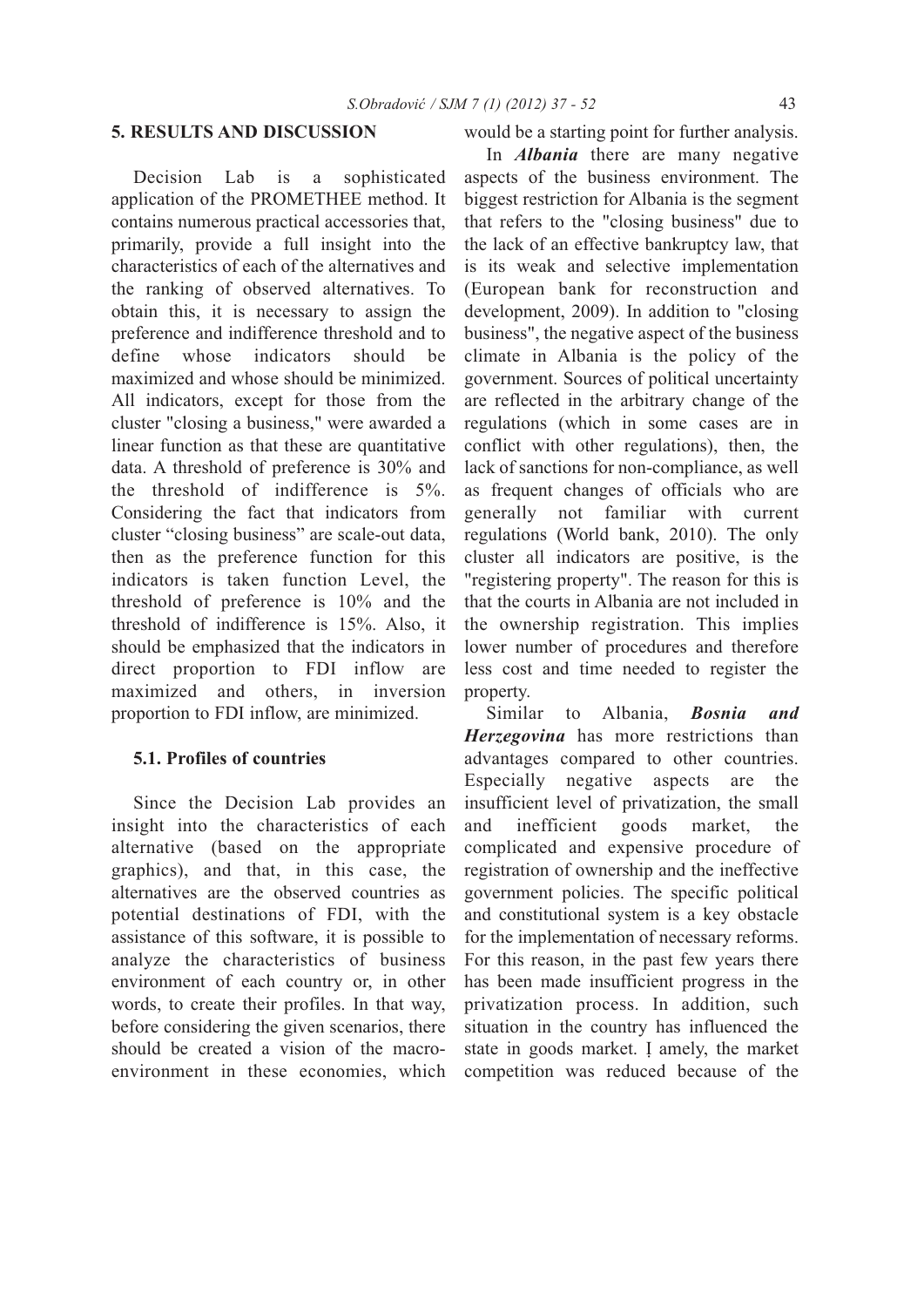dominant participation of Croatian and Serbian products on the market, which had been exempted from customs duties up to September 2009 (European Bank for Reconstruction and Development, 2010). In addition, a significant barrier to potential investors is the registration in the land register, which causes a slow property registration. Only a positive component of the business environment in Bosnia and Herzegovina is the cluster related to the qualitative characteristics of the labor market in this country.

The advantages of the *Bulgarian* business environment are related to the degree of privatization, the efficiency and size of goods market, the infrastructure development and the government policy. The majority of planned privatizations in Bulgaria were accomplished. The only left privatization to be done are the largest Bulgarian producer of tobacco Bulgartabas, several energy and transportation companies. As part of the EU single market, Bulgarian goods market was largely liberalized, in almost all sectors, which represents a significant advantage of Bulgarian business environment. In addition, the quality of infrastructure is significantly improved, especially in the energy sector (European bank for reconstruction and development, 2010). It should be noted that the situation, regarding the effectiveness of government policy, is much better than in most of the observed countries, but in comparison to other EU members Bulgaria, as Romania, are significantly lagging in this respect.

Positive aspects of the business environment in *Croatia* are those related to the level of privatization in the country, the efficiency and size of the market goods, the area of taxation and the efficiency of government policy. A significant number of the enterprises was privatized, although there are a number of companies, primarily shipyard whose privatization, in spite of several attempts, failed (European bank for reconstruction and development, 2010). Having completed the final stage of negotiations with the EU, Croatia has implemented many reforms, especially in the field of increasing the level of competition. In addition, significant efforts for reducing the informal economy have led to tax cuts, and also to their easy payment. As a result, Croatia has achieved a significant advantage in this area compared to other observed countries. Another area which has undergone many reforms is the efficiency of government policies. The aim of these reforms is, above all, a compliance with the practice that applies in the EU. The Croatian authorities have made a significant progress in this field, but the European Commission considers that there is still more space for improvement, in terms of the public administration reform, the increased judicial independence and the fight against corruption (European Commission, 2010). The important limitation of the Croatian business environment is a segment of foreign trade, which has also been improved for many years, in the sense of the simplification of regulations in this field.

A positive aspect of the *Macedonian* business environment is a relatively high level of privatization. By 2009, a large number of state-owned enterprises has been privatized. After that, the privatization process has been slowed to some extent since the privatization of remaining long-term loss-making state-owned enterprises was not possible due to the lack of interest for them (European bank for reconstruction and development, 2010). A significant restriction of this country is the state of the labor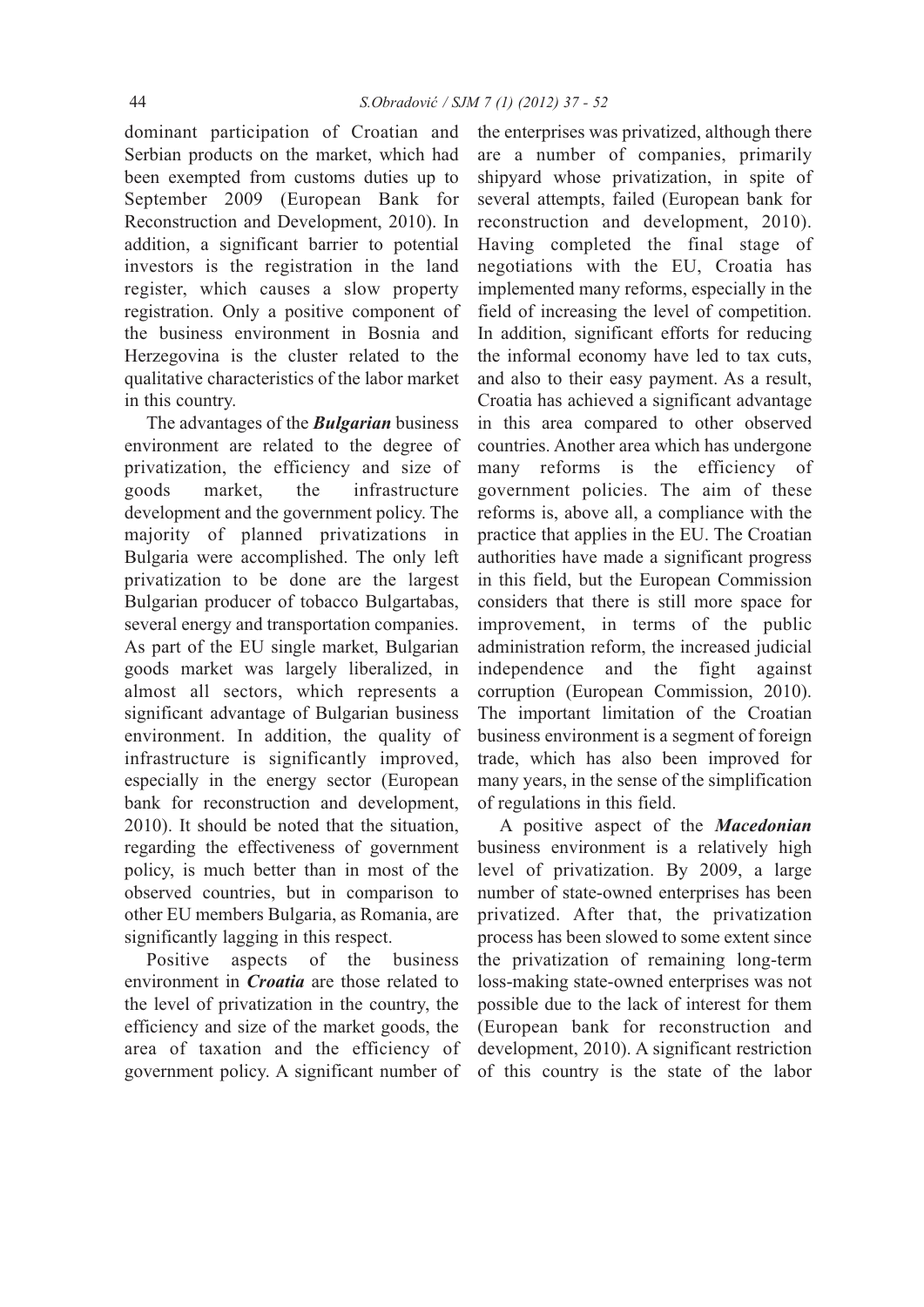market. This refers primarily to the significant gap between supply and demand for the labor force, in terms of an inadequate qualification structure (it is significantly influenced the level of unemployment in this country). This problem can be solved by the educational reform. In addition, considerable effort has been made to improve of the labor legislation, but it is not yet in accordance with European standards.

N egative aspects of the *Montenegro* business environment are the insufficient degree of privatization and the state in labor market. The majority of state-owned firms, primarily from the financial sector, have been privatized, but the big companies in the field of transport and energy are still waiting for its owner. In addition, the authorities of this country usually tend to keep certain parts of shares in the privatized companies, and it also leads to be re-nationalization of certain companies, which also slows down the process of privatization in this country. The flexibility of the labor market in Montenegro is still not satisfactory despite the fact that numerous reforms have been implemented. The Labor Law of 2008 contains a number of protectionist clauses that further discourage creation of new jobs.

The *Romanian* economy offers many advantages to foreign investors: the efficient and large market goods, the developed infrastructure, many benefits for starting a business and easy getting the construction permits and the effective government policy. Romania has implemented many reforms to improve efficiency of the goods market, in order to become a member of the single European market. A significant advantage of the Romanian market is that it is the second largest in South East Europe (just after Poland). The infrastructure in this country is more developed than in other observed

countries in the region, but it is although still below European standards. Therefore, to start a business is fairly easier, especially in the segment of getting building permits. As for adopting the Strategy for fighting corruption, Romania has made a significant progress in terms of strengthening the rule of law, judicial reform and fighting corruption.

The greatest restrictions to foreign investors in *Serbia* are the low level of privatization, the unfavorable macroeconomic stability and the ineffectiveness of government policy, while the only positive segment is the state in labor market. The transition in Serbia has started later than in most other countries, and over the past ten years it has been trying to catch up with other countries. However, major structural changes are just ahead. The privatization of large enterprises, especially in the energy and telecom sector, has not yet completed (European bank for reconstruction and development, 2010). State-owned companies, that operate with the loss, burden the state budget that significantly affects the macroeconomic stability of the country. The Serbian economy is characterized by high inflation and unemployment, as well as significant increase of the country's public debt to GDP. Due to the slowdown of economic activity and the lack of progress in the implementation of the privatization process, a substantial part of skilled workforce is unemployed, despite the relatively flexible labor legislation.

# **5.2. PROMETHEE II complete ranking of countries**

Taking into account the fact that some determinants of the business environment might be of special importance to investors,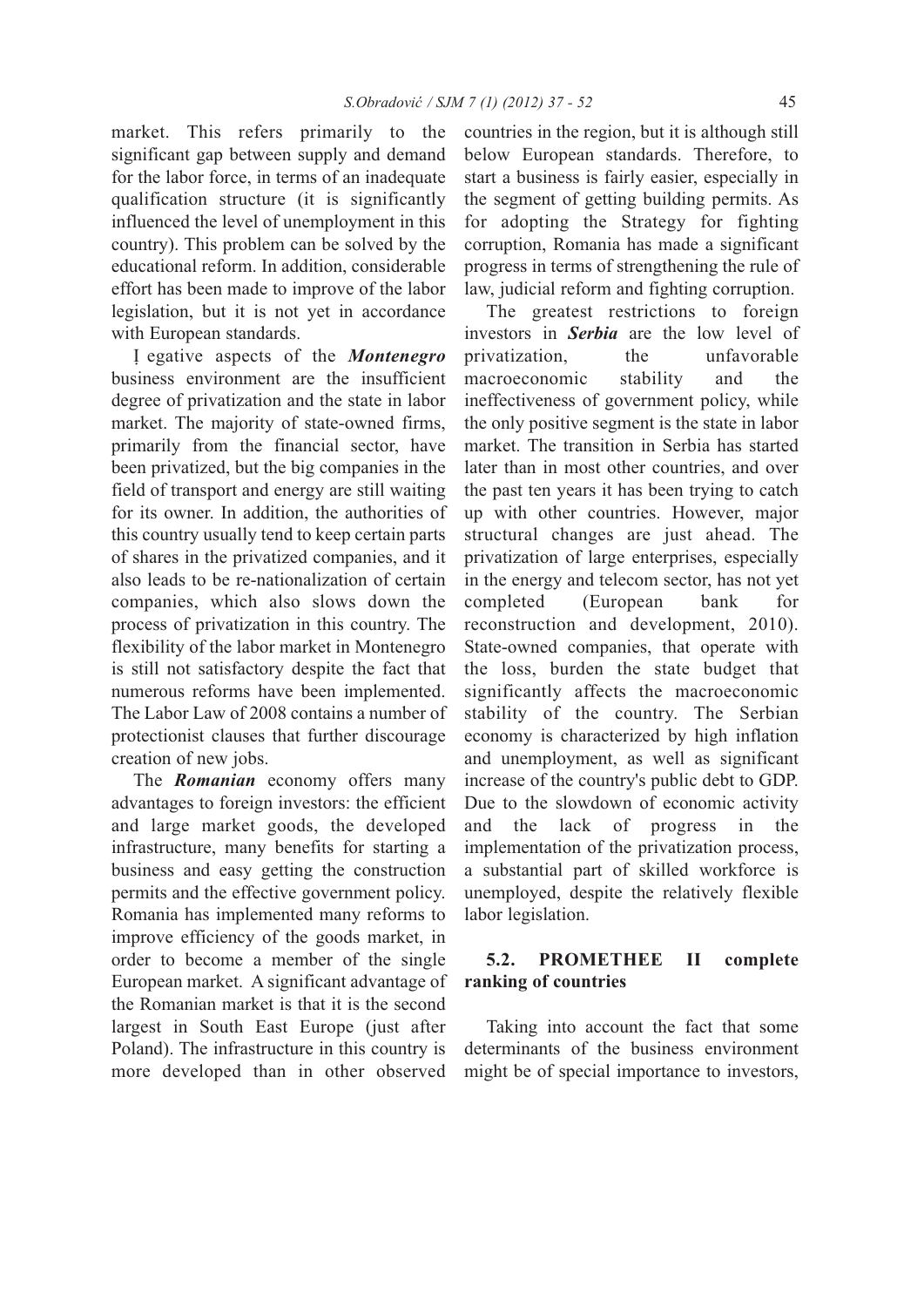

*Figure 1. PROMETHEE II complete ranking of alternatives (countries) in the absence of preferences*

using the PROMETHEE method several different scenarios can be analyzed, depending on the preferences of investors. This paper considers three different scenarios. Firstly, there has been analyzed the one which assumes that the investor does not prefer any of the segments of the business environment and the weights of all the considered indicators are equal (Scenario 1). The other two scenarios imply the existence of certain preferences of investors. In order to take into account the preferences in decision-making, firstly, the corresponding weight has been initially assigned to each cluster, and then to each indicator. Depending on the preferences of investors the following two scenarios have been analyzed:

1. When investors prefer large and efficient goods market in the country (Scenario 2),

2. When investors prefer countries with the favorable macroeconomic stability (Scenario 3).

# *5.2.1. Ranking of countries in the absence of preferences (Scenario 1)*

As an initial scenario that was considered a case where investors do not prefer any of the segment of the business environment in order to determine the order of countries and differences between them in this general

scenario. In order to achieve this, each of the 61 indicators from Table 1 was assigned the same weight  $100:61=1.64\%$ . By using the PROMETHEE method there was performed the ranking of countries by the best to the worst alternative, depending on the state business environment in them. The obtained results are shown on Figure 1.

The figure 1 indicates that the top-ranked are Romania and Bulgaria, and the worst ranked are Albania and Bosnia and Herzegovina. It should also be noticed that the positive net flows, apart from Romania and Bulgaria, have Croatia and Macedonia too, and that there are large differences between the net flows of preferences for these four countries, so we can conclude that the business environment in these countries is significantly different.

# *5.2.2. Ranking of countries when investors prefer large and efficient goods market in the country (Scenario 2)*

The Scenario 2 takes into account the fact that the investor's preferences regarding goods market in the country as a potential destination of FDI. Considering these preferences of investors, authors were assigned weights to observe clusters and indicators within them as it is shown in Table 4.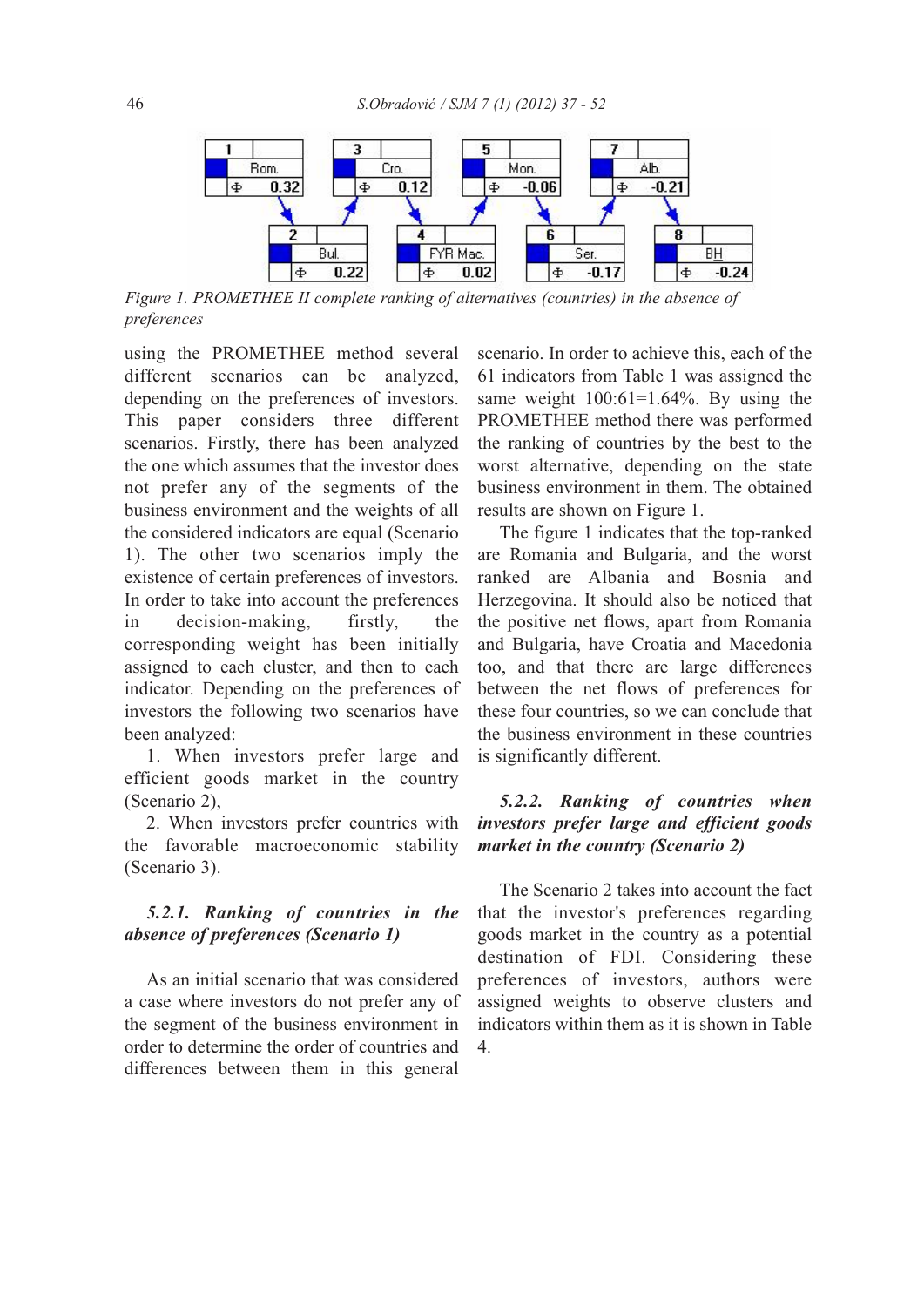| <b>CLUSTER</b>                                                  | <b>CLUSTER</b><br><b>WEIGHT</b><br>(%) | <b>WEIGHT OF IIDICATORS</b><br>WITHII CLUSTER (%) |
|-----------------------------------------------------------------|----------------------------------------|---------------------------------------------------|
| 1. Level of privatization                                       | 7                                      | (20, 10, 40, 20)                                  |
| 2. Efficiency and size of good market                           | 30                                     | (40, 10, 20, 18, 12)                              |
| 3. Development of financial market                              |                                        | (30, 10, 20, 10, 15, 15)                          |
| 4. Infrastructure                                               | 5                                      | (20, 20, 20, 20, 20)                              |
| 5. Macroeconomic stability                                      | 9                                      | (50, 30, 20)                                      |
| 6. Starting a business and dealing with<br>construction permits | 5                                      | (10, 5, 5, 30, 20, 15, 15)                        |
| 7. Registering Property                                         | 5                                      | (50, 20, 30)                                      |
| 8. Protecting investors and enforcing<br>contracts              | 5                                      | (20, 5, 15, 40, 10, 5, 5)                         |
| 9. Paying taxes                                                 | 7                                      | (10, 30, 60)                                      |
| 10. Trading across borders                                      | 5                                      | (10, 10, 30, 10, 10, 30)                          |
| 11. Closing a business                                          | 5                                      | (30, 20, 50)                                      |
| 12. Governance indicators                                       | 5                                      | (15, 20, 15, 15, 15, 20)                          |
| 13. Labor market                                                | $\varsigma$                            | (20, 50, 30)                                      |
|                                                                 | $= 100$                                |                                                   |

*Table 4. Weights of business environment clusters and indicators within them in the case where investors prefer large and efficient goods market in the country*

As it can be seen from Table 4, the cluster "efficiency and size of the market goods" was assigned the highest weight of 30% in order to highlight the importance of this cluster to the investor. To other clusters there were assigned weights depending on their relative importance in case of existence of such preferences. Then, in accordance with that, the weights were determined for each indicator too, which sum within each cluster is in the amount of 100%. The Decision Lab software package requires the allocation of the weight coefficient for each indicator, and in order to take into account both weights for the cluster and for indicators, each indicator was assigned a weight obtained by multiplying the weight of the cluster and the given indicator from that cluster. In accordance with that, the PROMETHEE method was determined the order of countries as it is shown on Figure 2.

On the basis of obtained results from Figure 2, it can be concluded that the topranked are Romania, Croatia and Bulgaria.



*Figure 2. PROMETHEE II complete ranking of alternatives (countries) when investors prefer large and efficient good market in the country*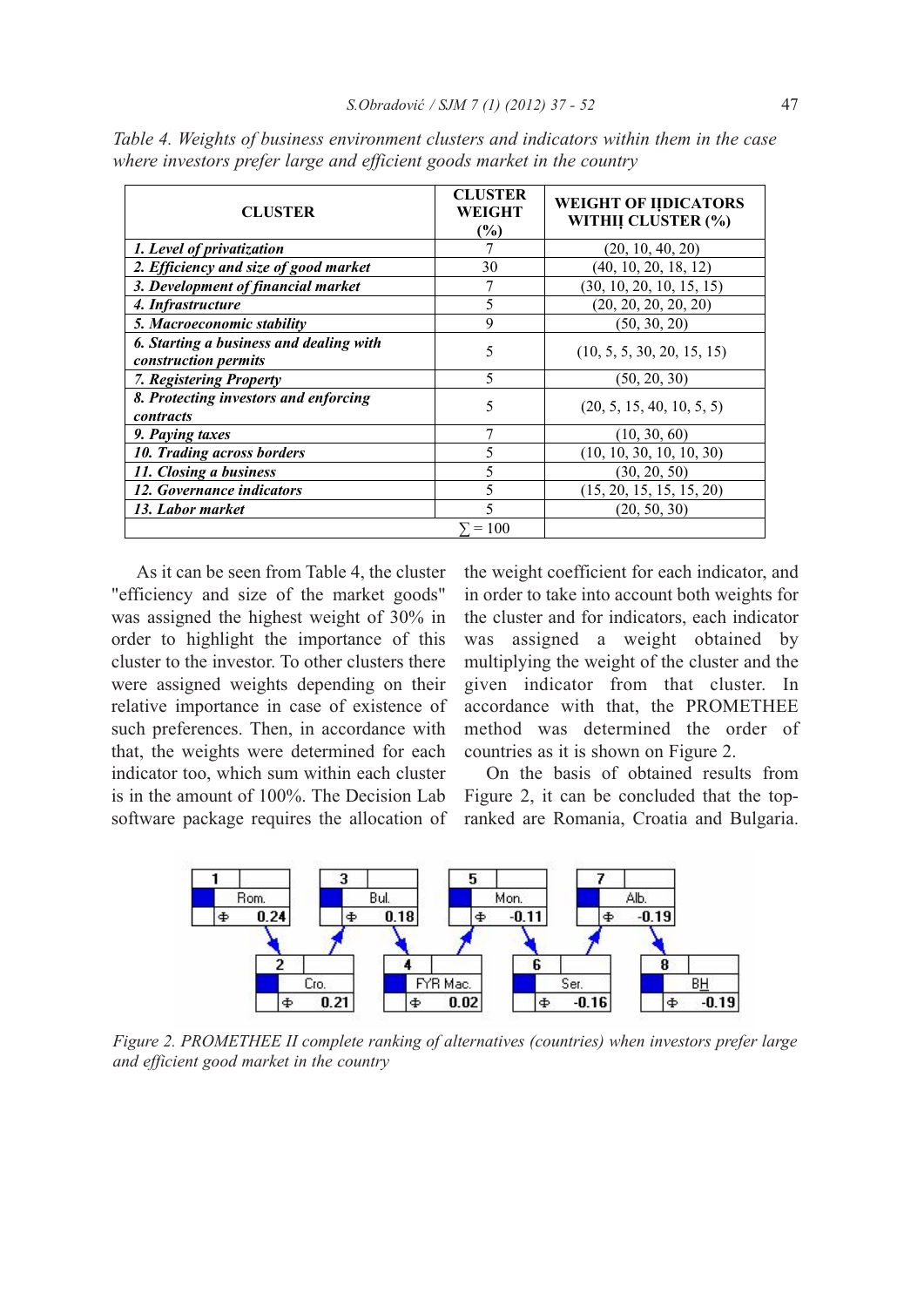At the same time, the difference between their net preferences flows was significantly reduced than it was the general case. The worst ranked are Albania and Bosnia and Herzegovina whose markets are not the smallest among observed countries but they are characterized by significant inefficiencies, which greatly affects their position.

# *5.2.3. Ranking of countries where the investor prefers a favorable macroeconomic stability (Scenario 3)*

The macroeconomic stability in the country can be of great importance for investors, since it implies relatively stable business conditions. For this reason, this scenario was taken into consideration. The cluster "macroeconomic stability" it was assigned weight of 30%. Allocation of clusters weights and indicators within them is given in Table 5.

The figure 3 shows the order of countries, obtained on the basis of such allocation of weights and by using the PROMETHEE method.

The results from the Figure 3, indicate that the top-ranked are Romania and Croatia. Thereby, differences in net flows of preferences between these two countries are very small, indicating that these countries in this aspect do not differ significantly. In addition to these countries, Macedonia and Bulgaria have a positive net flow of preferences but on significantly less level than the best ranked countries. Obviously, the worst-ranked country in this case is Serbia, indicating that the macro-economic stability in this country is a significant constraint for foreign investors.

|  | Table 5. Weights of business environment clusters and indicators within them in the case |  |  |  |  |
|--|------------------------------------------------------------------------------------------|--|--|--|--|
|  | when investor prefers a favorable macroeconomic stability                                |  |  |  |  |

| <b>CLUSTER</b>                                                  | <b>CLUSTER</b><br>WEIGHT (%) | <b>WEIGHT OF</b><br><b>IIDICATORS WITHII</b><br>CLUSTER (%) |
|-----------------------------------------------------------------|------------------------------|-------------------------------------------------------------|
| 1. Level of privatization                                       |                              | (20, 10, 40, 20)                                            |
| 2. Efficiency and size of good market                           |                              | (40, 10, 20, 18, 12)                                        |
| 3. Development of financial market                              | 5                            | (40, 15, 20, 5, 10, 10)                                     |
| 4. Infrastructure                                               | 5                            | (20, 20, 20, 20, 20)                                        |
| 5. Macroeconomic stability                                      | 30                           | (60, 30, 10)                                                |
| 6. Starting a business and dealing with<br>construction permits | 5                            | (10, 5, 5, 30, 20, 15, 15)                                  |
| 7. Registering Property                                         | 5                            | (50, 20, 30)                                                |
| 8. Protecting investors and enforcing<br>contracts              | 5                            | (20, 5, 15, 40, 10, 5, 5)                                   |
| 9. Paying taxes                                                 | $\tau$                       | (10, 30, 60)                                                |
| 10. Trading across borders                                      | 7                            | (10, 10, 30, 10, 10, 30)                                    |
| 11. Closing a business                                          | 5                            | (30, 20, 50)                                                |
| 12. Governance indicators                                       | 7                            | (15, 20, 15, 15, 15, 20)                                    |
| 13. Labor market                                                | 5                            | (20, 50, 30)                                                |
|                                                                 | $\Sigma = 100$               |                                                             |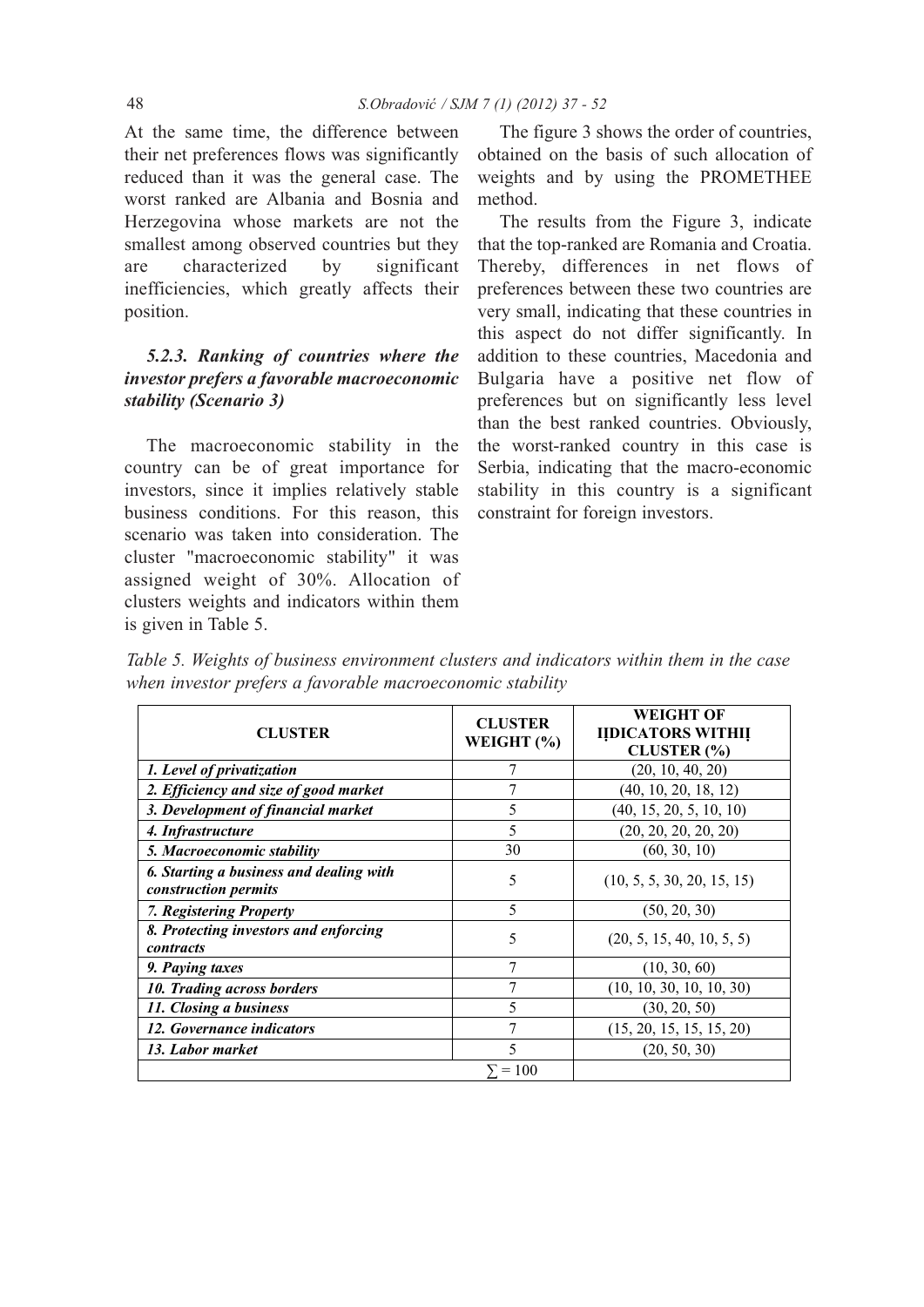

*Figure 3. PROMETHEE II complete ranking of alternatives (countries) when the investor prefers a favorable macroeconomic stability*

## **7. CONCLUSION**

In the context of expressed globalization and integration processes, the foreign direct investment is a key factor of economic growth and development for a country in transition, as well as the main instrument of its transformation to market economies. Considering the importance of FDI in transition countries, governments of these countries need to lead an active policy of attracting FDI, which would be incorporated into the national development strategy. This implies the implementation of many institutional, political, economic and other necessary reforms, in order to create a favorable business environment as the main instrument of the competitive struggle of transition countries in attracting FDI.

The business environment as a multidimensional phenomenon involves numerous components and most of them are endogenous. Considering numerous aspects of business environment, the process of decision-making about the allocation FDI requires the application some multi-criteria methods of analysis for the sake of comparing the considered alternatives. One of the most commonly used multi-criteria methods of analysis is the PROMETHEE method, that provides ranking of the observed countries, deriving a number of different indicators into a single indicator -

the net flow of preferences. The software package Decision Lab is a useful tool that allows easy of the application PROMETHE methods. The application of this software package can greatly facilitate the investors to make a decision about the allocation of FDI.

While considering given scenarios, the three groups of countries can be separated. The first group includes Romania, Bulgaria and Croatia, which have implemented numerous reforms that undoubtedly contributed to regulation of business environment, and on this way, these countries gained a significant advantage compared to other observed countries. Most of these reforms were driven by tendency to integrate into the EU, which can be joined by the countries that have reached the required standards. I amely, Romania, besides to much larger markets, also provides many other benefits to foreign investors for starting and conducting business, which significantly could affect the position of this country in the considered scenarios.

The second group consists of Macedonia and Montenegro, which takes up the fourth and the fifth position in all scenarios. Macedonia in some scenarios had a positive net flow of preferences, but it was much lower than those who had top-ranked alternatives, indicating that these countries have made some progress in terms of the arrangement of business environment, but it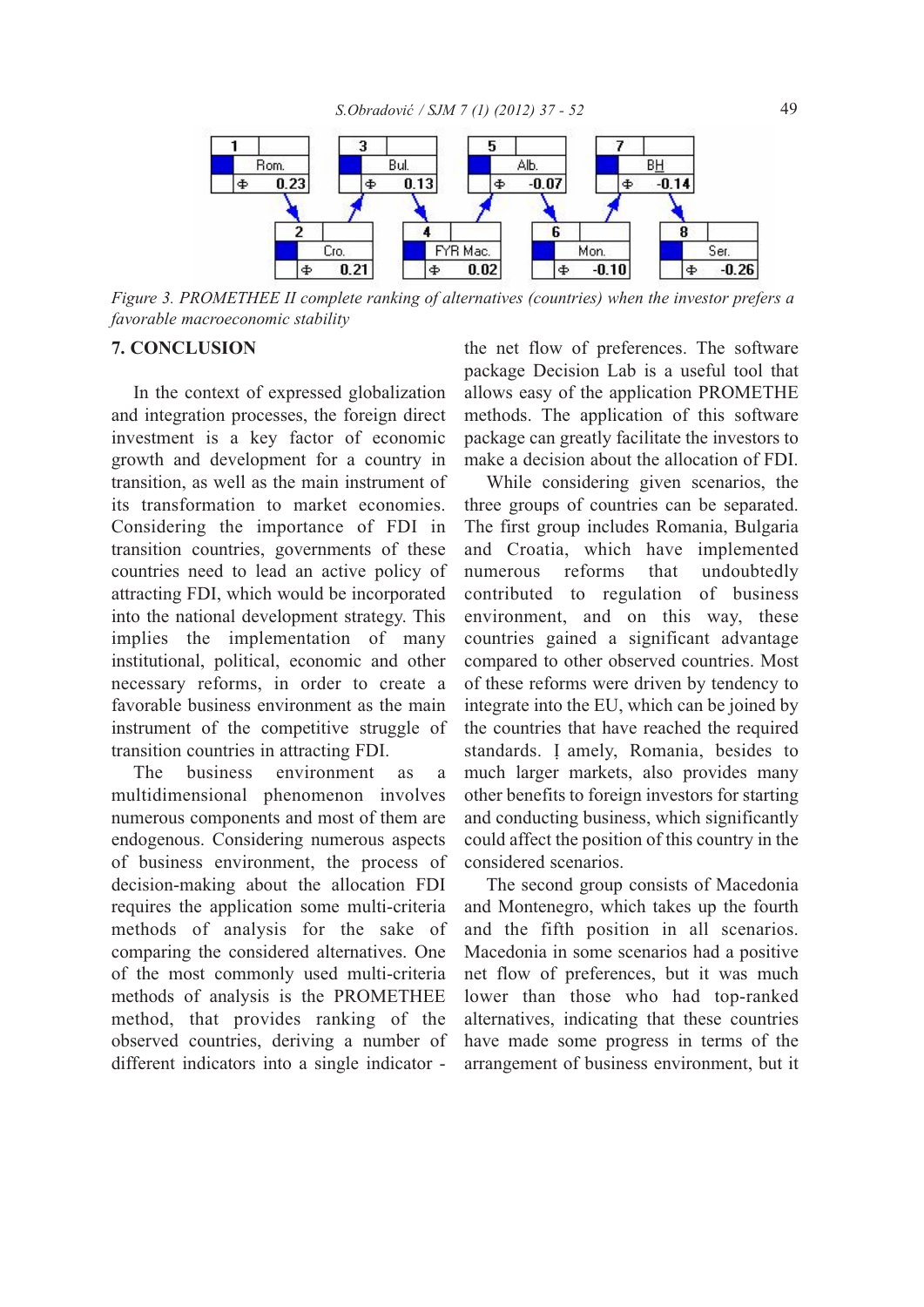is still insufficient to provide a greater inflow of foreign capital.

The third group of countries includes Serbia, Albania and Bosnia and Herzegovina, which in all scenarios takes up one of the last three places. Ahead of these countries there is a period of significant economic, institutional, structural and other reforms necessary to create a favorable and stable business environment, leading to a greater inflow of FDI.

Future studies in this field may need to expand the number of countries and to perform the ranking of the countries on basis of some more objective criterion, since the distribution of weight in this paper is determined on the basis of subjective assessment of the author.

### **Acknowledgements**

The authors feel indebted to the company Visual Decision Inc. Montreal, Canada, for software package Decision Lab 2000 provided to them free of charge.

This paper is a part of research project I o. 179015 (Challenges and prospects of structural changes in Serbia: Strategic directions for economic development and harmonization with EU requirements), financed by the Ministry of Science and Technological Development of the Republic of Serbia.

## **References**

Beslać M. (2006). The scope of foreign direct investment in South Eastern Europe and the economy of SCG. Economic annals, 168(14): 95-108.

Bevan A., Estrin S. (2004). The determinants of foreign direct investment into European transition economies. Journal of Comparative Economics, 32(4): 775–787. Birsan, M., Buiga, A. (2009). FDI Determinants: Case of Romania. Transit Stud Rev, 15: 726–736.

Brans, J. P., Mareschal, B., How to Decide with **PROMETHEE.** http://homepages.ulb.ac.be/~bmaresc/Prom Web.htm Accessed on August 23 2011.

Brans, J.P. (1982). 'L'ingéniérie de la decision; Elaboration d'instruments d'aide à la décision. Méthode PROMETHEE', In R. N adeau and M. Landry, editors, L'aide ŕ la décision: I ature, Instruments et Perspectives d'Avenir. Presses de l'Université Laval. Québec, Canada, pp. 183-213.

Brans, J.P. Mareschal, B. Vincke, Ph. (1984). PROMETHEE: A new family of outranking methods in multi-criteria analysis, in Brans, J.P. (Ed.), Operational Research '84, I orth-Holland, Amsterdam, pp. 447–490.

Brans, J.P., Vincke, Ph. (1985). A preference ranking organisation method: The PROMETHEE method for MCDM. Management Science, 31(6): 647-656.

Büthe T., Milner V. H. (2008). The politics of foreign direct investment into developing countries: Increasing FDI through international trade agreements?. American Journal of Political Science, 52 (4):741–762.

Carstensen, K., Toubal, F. (2004). Foreign direct investment in Central and Eastern European countries: a dynamic panel analysis. Journal of Comparative Economics, 32: 3–22.

Doing business database. http://www.doingbusiness.org/data Accessed on May 23 2010

Donor Committee for Enterprise Development, (2008) Supporting business environment reforms. Practical guidance for development agencies.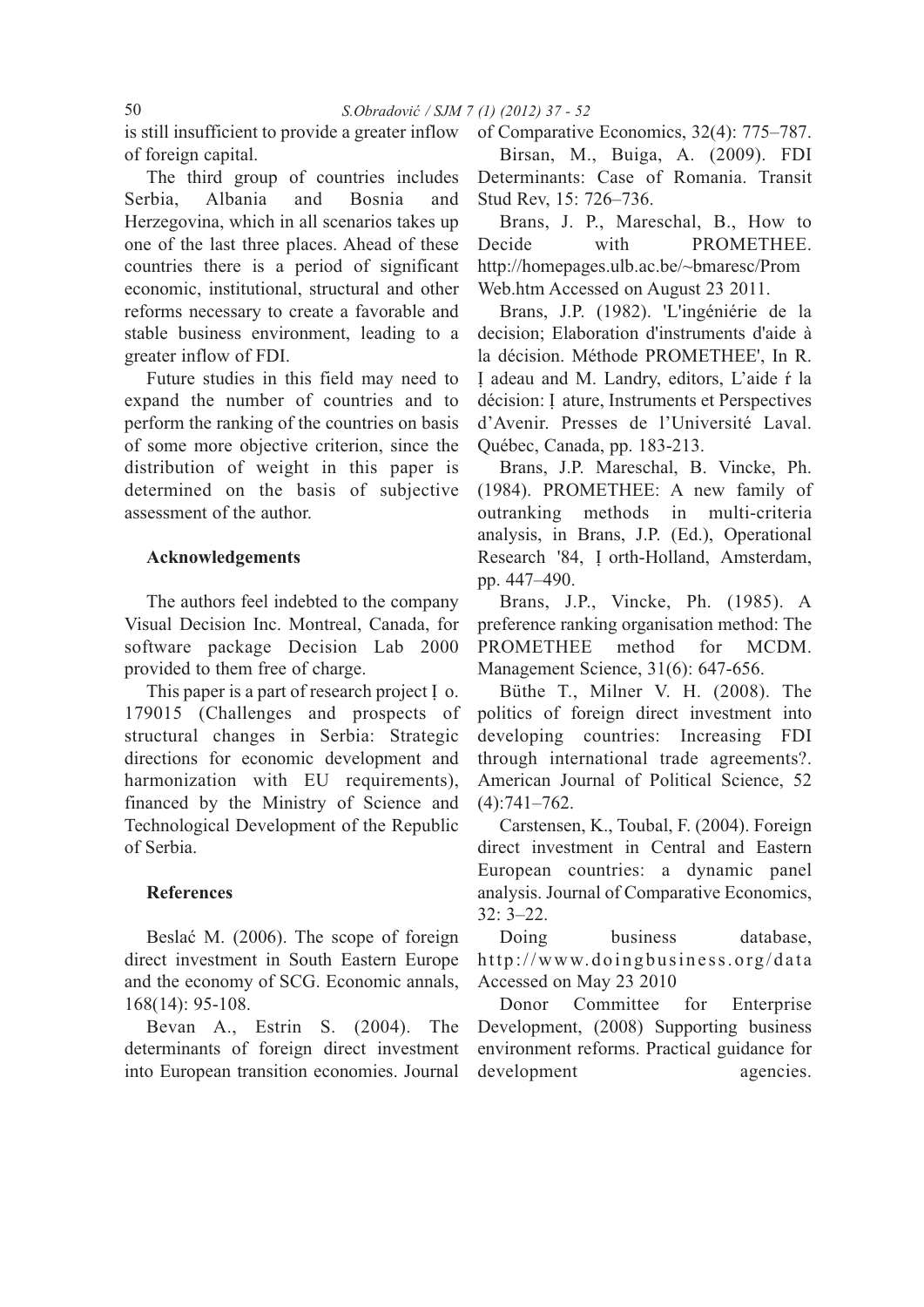http://rru.worldbank.org/documents/DonorG uidance.pdf Accessed on May 30 2011.

EBRD (European bank for reconstruction and development), (2006). Transition report 2006: Finance in transition, London, ISBI : 978-1-898802-28-9.

EBRD (European bank for reconstruction and development), (2007). Transition report 2007: People in transition, London, ISBI : 978-1-898802-29-7.

EBRD (European bank for reconstruction and development), (2008). Transition report 2008, Growth in transition, London, ISBN : 978-1-898802-31-0.

EBRD (European bank for reconstruction and development), (2009). Transition report 2009, Transition in crisis?, London, ISBN : 978-1-898802-33-4.

EBRD (European bank for reconstruction and development), (2010). Transition report 2010, Recovery and reform, London, ISBI : 978-1-898802-33-1.

EBRD (European bank for reconstruction and development). Economic data, Transition indicators by country (Data base) http://www.ebrd.com/pages/research/econo mics/data/macro.shtml#ti Accessed on May

25 2011.

European commission, (2010). Croatia 2010 progress report, Commission staff working document, Brussels, 09 I ovember 2010.

Herngren, L., Goonetilleke, A., Ayoko, G. A. (2006). Analysis of heavy metals in roaddeposited sediments. Analytica Chimica Acta, 571(2): 270-278.

IMF (International Monetary Fond), World Economic Outlook Database, April  $2 \qquad 0 \qquad 1 \qquad 1 \qquad .$ http://www.imf.org/external/pubs/ft/weo/20 11/01/weodata/weoselgr.aspx#g901, Accessed on May 25 2011.

Kalotay K., Sulstarova A. (2010).

Modeling Russian outward FDI. Journal of International Management, 16(2): 131-142

Macharis, C., Springael, J., De Brucker, K., Verbeke, A. (2004). PROMETHEE and AHP: The design oh operational synergies in multicriteria analysis. Strengthening PROMETHEE with ideas of AHP. European Journal of Operational Research, 153(2): 307-317.

N ikolić, Dj., Jovanović, I., Mihajlović, I., Živković, Ž. (2009). Multi-criteria ranking of copper concentrates according to their quality – An element of environmental management in the vicinity of copper – Smelting complex in Bor, Serbia, Journal of Environmental Management, 91: 509–515.

Rasciute S., Pentecost E. (2010). A I ested logit approach to modelling the location of foreign direct investment in the Central and Eastern European Countries. Economic Modelling, 27(1): 32-39

Schwab, K., Martin, X.S., Greenhill R. (2009). The global competitiveness report 2009-2010. World economic forum, ISBI : 978-92-95044-25-8

Schwab, K., Martin, X.S., Greenhill R. (2010). The global competitiveness report 2010-2011. World economic forum; ISBI : 978-92-95044-87-6.

Schwab, K., Martin, X.S., Paua F. (2008). The global competitiveness report 2008- 2009, World economic forum; ISBI : 978-92-95044-11-1.

Srdjevic B., 2002. Evaluation of storage reservoir purposes by means of multicriteria optimization models. Water management, 34(1-6): 35-45.

Tatoglu E., Glaister K. (2010). An analysis of motives for western FDI in Turkey. International Business Review, 7(2): 203-230.

The International Bank for Reconstruction and Development, The